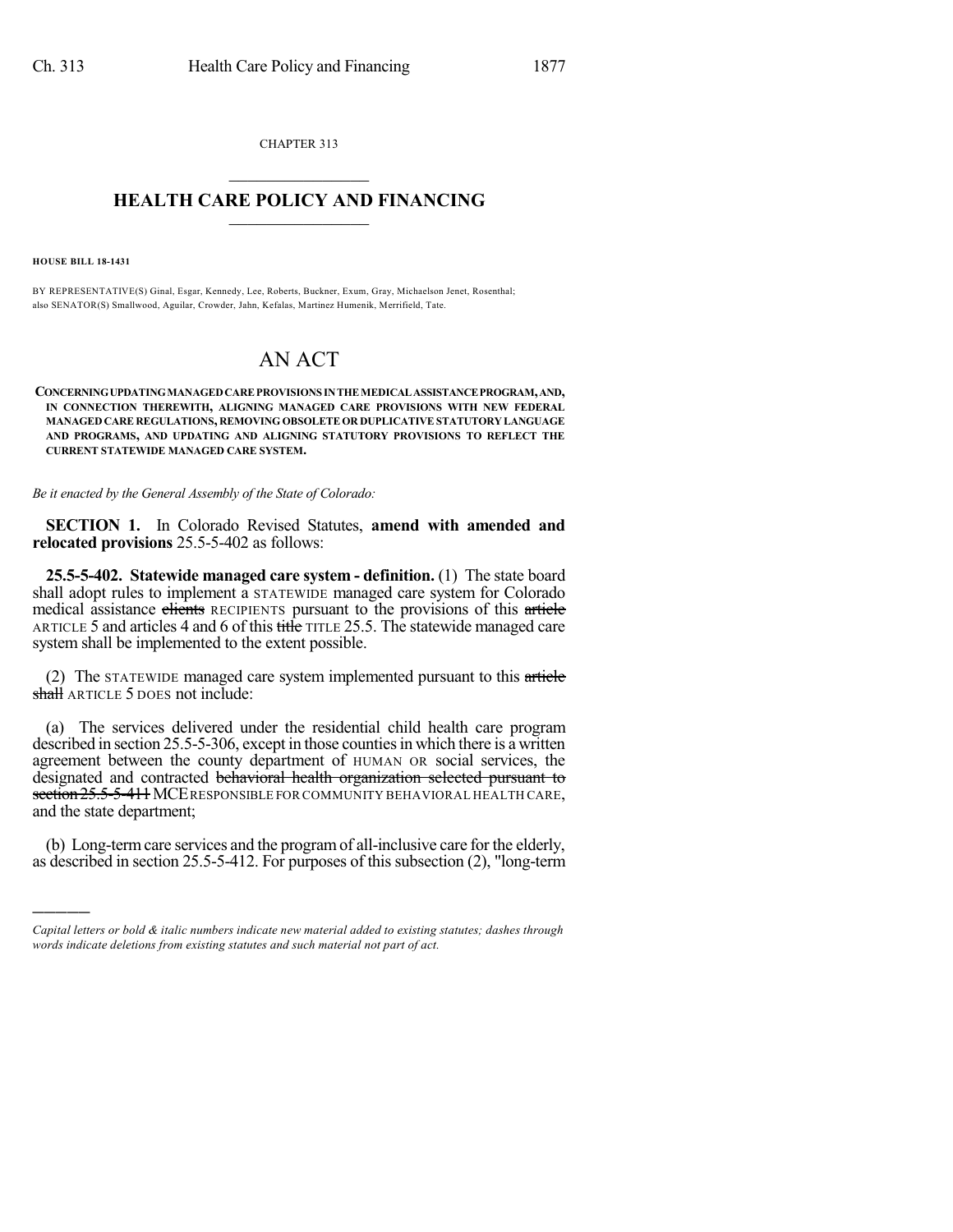care services" means nursing facilities and home- and community-based services provided to eligible clients who have been determined to be in need of such services pursuant to the "Colorado Medical Assistance Act" and the state board's rules.

(3) **Bidding.** The state department is authorized to institute a program for competitive bidding pursuant to section 24-103-202 or 24-103-203, C.R.S., for managed care entities seeking to provide medical services for medicaid clients eligible to be enrolled in managed care. The state department is authorized to award contracts to more than one offeror. The state department procedures shall seek to use competitive bidding procedures to maximize the number of managed care choices available to medicaid clients over the long term that meet the requirements of sections 25.5-5-404 and 25.5-5-406. The STATEWIDE MANAGED CARE SYSTEM MUST INCLUDE A STATEWIDE SYSTEM OF COMMUNITY BEHAVIORAL HEALTH CARE THAT MUST:

(a) **[Formerly 25.5-5-411 (1)(a)]** There is an urgent need to Address the economic, social, and personal costs to the state of Colorado and its citizens of untreated BEHAVIORAL HEALTH DISORDERS, INCLUDING mental health and substance use disorders;

(b) **[Formerly 25.5-5-411 (1)(b)]** APPROACH behavioral health disorders including mental health and substance use disorders, are AS treatable conditions not unlike other chronic health issues that require a combination of behavioral change and medication or other treatment; When individuals receive appropriate prevention, early intervention, treatment, and recovery services, they can live full, productive lives.

(c) **[Formerly 25.5-5-411 (1)(f)]** OFFER timely accessthrough multiple points of entry to a full continuum of culturally responsive BEHAVIORAL HEALTH services, including prevention, early intervention, crisis response, treatment, and recovery is necessary for an effective integrated system SERVICES, THAT SUPPORT INDIVIDUALS LIVING FULL, PRODUCTIVE LIVES;

(d) **[Formerly 25.5-5-411 (1)(e)]** Adult and youth consumers and their families need FEATURE A COMPREHENSIVE AND INTEGRATED SYSTEM OF quality behavioral health care that is individualized and coordinated to meet their INDIVIDUALS' changing needs; through a comprehensive and integrated system; AND

(e) BE PAID FOR BY THE STATE DEPARTMENT ESTABLISHING CAPITATED RATES SPECIFICALLY FOR COMMUNITY MENTAL HEALTH SERVICES THAT ACCOUNT FOR A COMPREHENSIVE CONTINUUM OF NEEDED SERVICES SUCH AS THOSE PROVIDED BY COMMUNITY MENTAL HEALTH CENTERS AS DEFINED IN SECTION 27-66-101;

(f) **[Formerly 25.5-5-411 (1)(j)**] The overarching goal of this behavioral health system transformation shall be to Make the behavioral health system's administrative processes, service delivery, and funding more effective and efficient to improve outcomes for Colorado citizens.

(4) **Waivers.** The implementation of this part 4 is conditioned, to the extent applicable, on the issuance of necessary waivers by the federal government. The provisions of this part 4 shall be implemented to the extent authorized by federal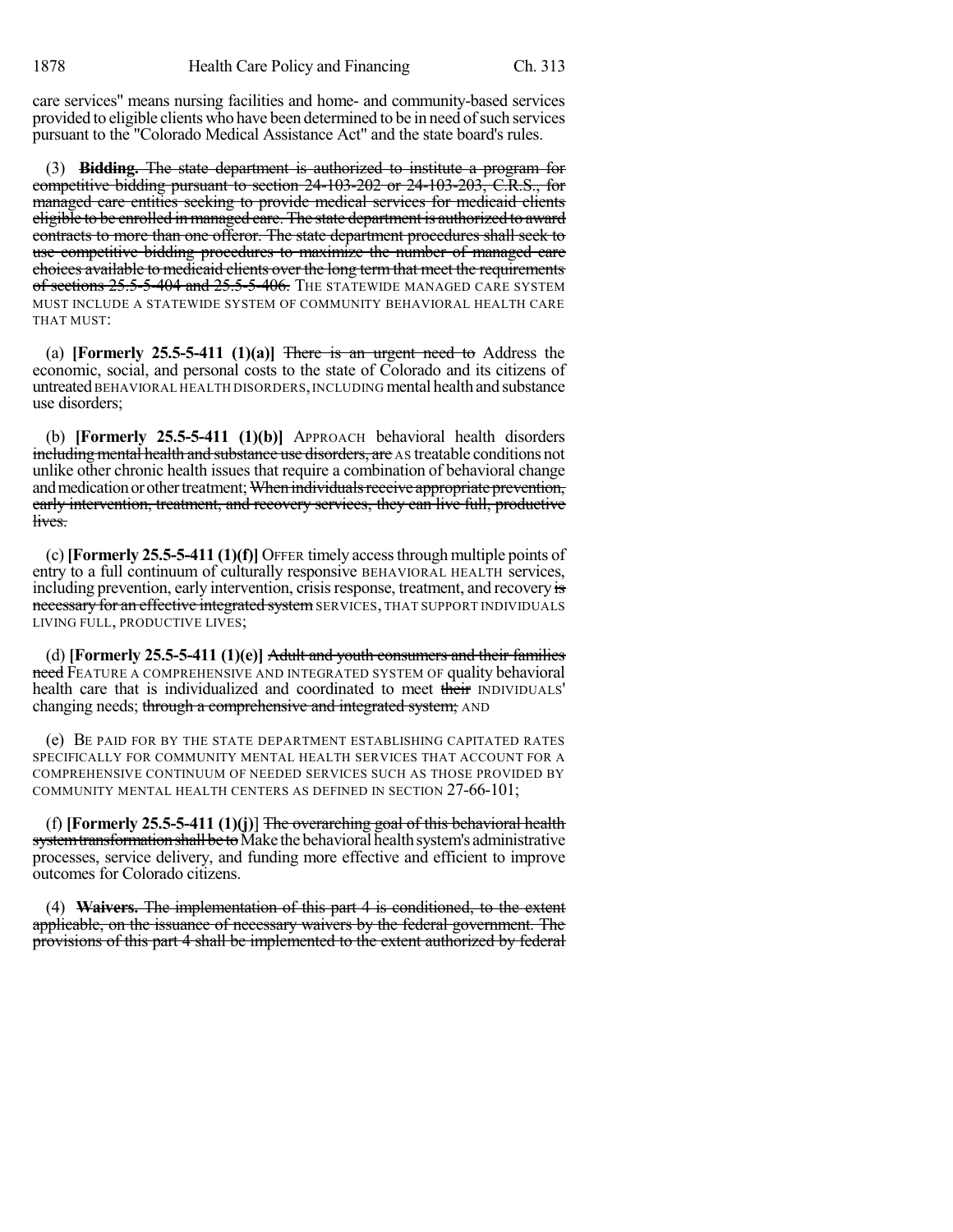waiver, if so required by federal law THE STATEWIDE MANAGED CARE SYSTEM MUST PROMOTE THE UTILIZATION OF THE MEDICAL HOME MODEL OF CARE FOR ALL ENROLLED MEMBERS. THE MEDICAL HOME MODEL OF CARE ESTABLISHES A FOCAL POINT OF CARE FOR COMPREHENSIVE PRIMARY CARE AND EFFICIENT COORDINATION WITH SPECIALTY CARE PROVIDERS AND OTHER HEALTH CARE SYSTEMS. THE MEDICAL HOME MODEL HAS PROVEN EFFECTIVE IN PROMOTING EARLY INTERVENTION AND PREVENTION, IMPROVING INDIVIDUALS' HEALTH, AND REDUCING HEALTH CARE COSTS.

(5) **Graduate medical education.** The state department shall continue the graduate medical education, referred to in this subsection  $(5)$  as "GME", funding to teaching hospitals that have graduate medical education expenses in their medicare cost report and are participating as providers under one or more MCEs with a contract with the state department under this part 4. GME funding for recipients enrolled in an MCE shall be excluded from the premiums paid to the MCE and shall be paid directly to the teaching hospital. The state board shall adopt rules to implement this subsection (5) and establish the rate and method of reimbursement THE STATEWIDE MANAGED CARE SYSTEM BUILDS UPON THE LESSONS LEARNED FROM PREVIOUS MANAGED CARE AND COMMUNITY BEHAVIORAL HEALTH CARE PROGRAMS IN THE STATE IN ORDER TO REDUCE BARRIERS THAT MAY NEGATIVELY IMPACT MEDICAID RECIPIENT EXPERIENCE,MEDICAID RECIPIENT HEALTH,AND EFFICIENT USE OF STATE RESOURCES.THE STATEWIDE MANAGED CARE SYSTEM IS AUTHORIZED TO PROVIDE SERVICES UNDER A SINGLE MCE TYPE OR A COMBINATION OF MCE TYPES.

 $(6)$ (a) For requests for proposals occurring on and after January 1, 2015, the state department shall allow for payment proposals that include, but need not be limited to, global payment, risk adjustment, risk sharing, and aligned payment incentives, including, but not limited to, gainsharing, for health benefits and services provided to medical assistance clients pursuant to sections  $25.5-5-404$  (1)(k) and (1)(l), 25.5-5-406 (2), and paragraph (b) of subsection (2) of this section.

(b) The state department shall have the discretion to determine which proposals satisfy the request for proposal, including:

(I) Whether the proposals are appropriate for the state's coordinated care system; and

(II) The state department's ability to ensure inpatient and outpatient hospital reimbursements are maximized up to the upper limits, as defined in 42 CFR 447.272 and 42 CFR 447.321 and calculated by the state department periodically.

(c) The state departmentmayseek any federal waiver necessary to ensure that the effect of the request for proposals does not adversely impact upper payment limits and considerations shall include, but are not limited to, the establishment of an uncompensated care cost pool or a hospital incentive program.

(6)**[Formerly 25.5-5-406 (1)(a)(I) introductory portion]** The state department shall, to the extent it determines feasible, provide medicaid-eligible recipients a choice among competing MCEs. MCEs shall provide enrollees a choice among providers within the MCE. Consistent with federal requirements and rules promulgated by the state board, the state department is authorized to assign a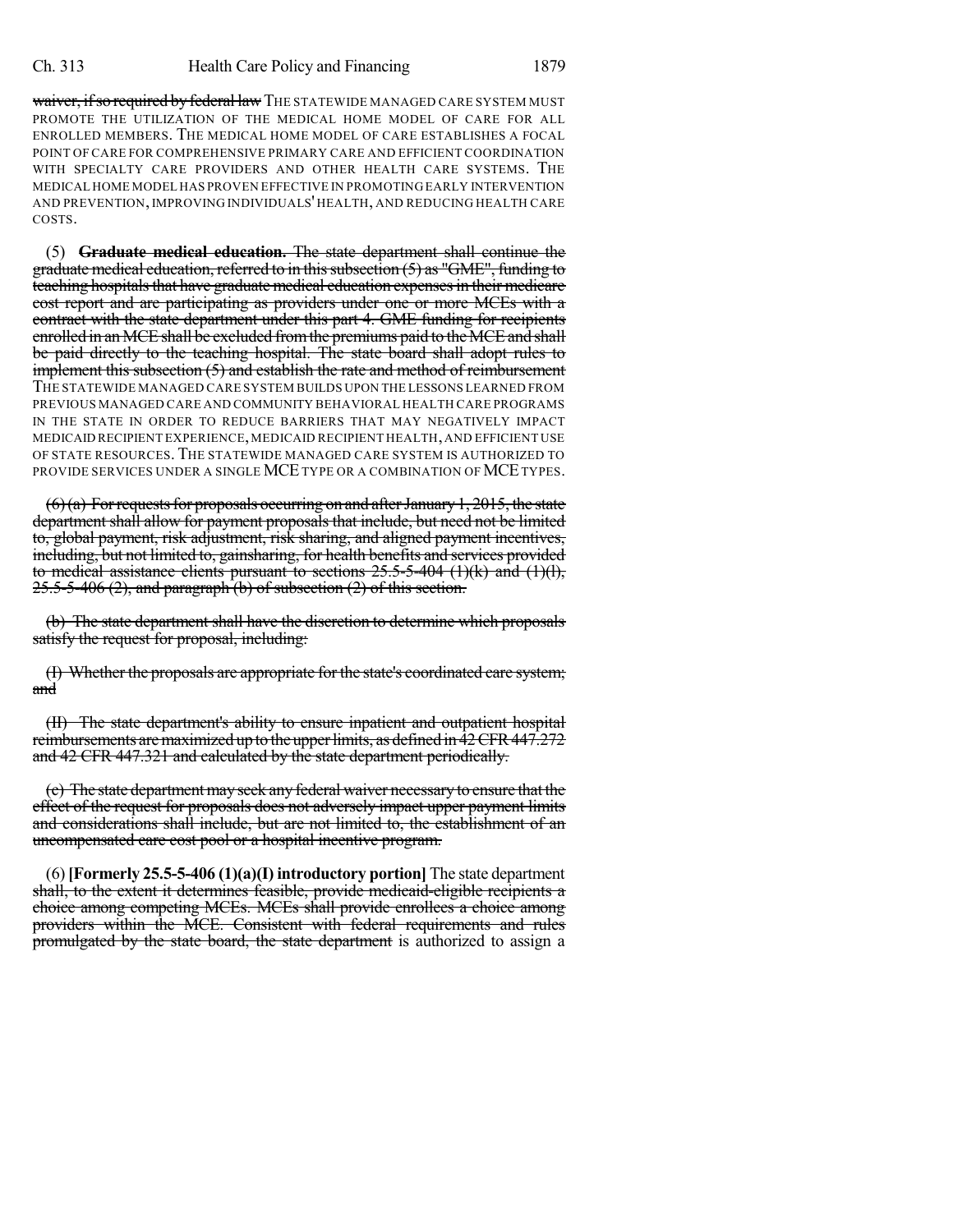medicaid recipient to a particular MCE, or PCCM if: CONSISTENT WITH FEDERAL REQUIREMENTS AND RULES PROMULGATED BY THE STATE BOARD.

(7) THE STATE DEPARTMENT IS AUTHORIZED TO ENTER INTO A CONTRACT WITH MCOS, PCCM ENTITIES, PREPAID AMBULATORY HEALTH PLANS, AND PREPAID INPATIENT HEALTH PLANS, SUBJECT TO THE RECEIPT OF ANY REQUIRED FEDERAL AUTHORIZATIONS AND PURSUANT TO THE REQUIREMENTS OF THIS SECTION.

(8) **[Formerly 25.5-5-402 (4)] Waivers.** The implementation of this part 4 is conditioned, to the extent applicable, on the issuance of necessary waivers by the federal government. The provisions of this part 4 shall MUST be implemented to the extent authorized by federal waiver, if so required by federal law.

(9) **[Formerly 25.5-5-402 (3)] Bidding.** The state department is authorized to institute a program for competitive bidding pursuant to section 24-103-202 or 24-103-203 <del>C.R.S.,</del> for managed care entities MCEs seeking to provide, medical ARRANGE FOR, OR OTHERWISE BE RESPONSIBLE FOR THE PROVISION OF services for medicaid clients eligible to be enrolled in managed care to its ENROLLEES. The state department is authorized to award contracts to more than one offeror. The state department procedures shall seek to use competitive bidding procedures to maximize the number of managed ENCOURAGE COMPETITION AND IMPROVE THE QUALITY OF care choices available to medicaid clients RECIPIENTS over the long term that meet MEETS the requirements of sections  $25.5-5-404$  and  $25.5-5-406$ 25.5-5-402 AND 25.5-5-406.1.

 $(10)$  **[Formerly 25.5-5-404 (1)(k)]** Except as provided in paragraph  $(m)$  of this subsection (1), for capitation payments effective on and after July  $\overline{1}$ , 2003, An MCE that is contracting for a defined scope of services under a risk contract shall certify the financial stability of the MCE pursuant to criteria established by the division of insurance. and shall certify, as a condition of entering into a contract with the state department, that the capitation payments set forth in the contract between the MCE and the state department are sufficient to ensure the financial stability of the MCE with respect to delivery of services to the medicaid recipients covered in the contract.

(11) THE STATE DEPARTMENT SHALL CONDUCT A REVIEW OF EACH MCE, IN ACCORDANCE WITH FEDERAL REQUIREMENTS, PRIOR TO THE IMPLEMENTATION OF A CONTRACT TO ASSESS THE ABILITY AND CAPACITY OF THE MCETO SATISFACTORILY PERFORM THE OPERATIONAL REQUIREMENTS OF THE CONTRACT.

(12) **[Formerly 25.5-5-402 (5)] Graduate medical education.** The state department shall continue the graduate medical education, referred to in this subsection  $(5)$  (12) as "GME", funding to teaching hospitals that have graduate medical education expenses in their medicare cost report and are participating as providers under one or more MCEs with a contract with the state department under this part 4. GME funding for recipients enrolled in an MCE shall be is excluded fromthe premiums paid to the MCE and shall MUST be paid directly to the teaching hospital. The state board shall adopt rules to implement this subsection  $\left(\frac{5}{2}\right)$  (12) and establish the rate and method of reimbursement.

(13)**[Formerly 25.5-5-404 (5)]** Nothing in this part 4 shall be construed to create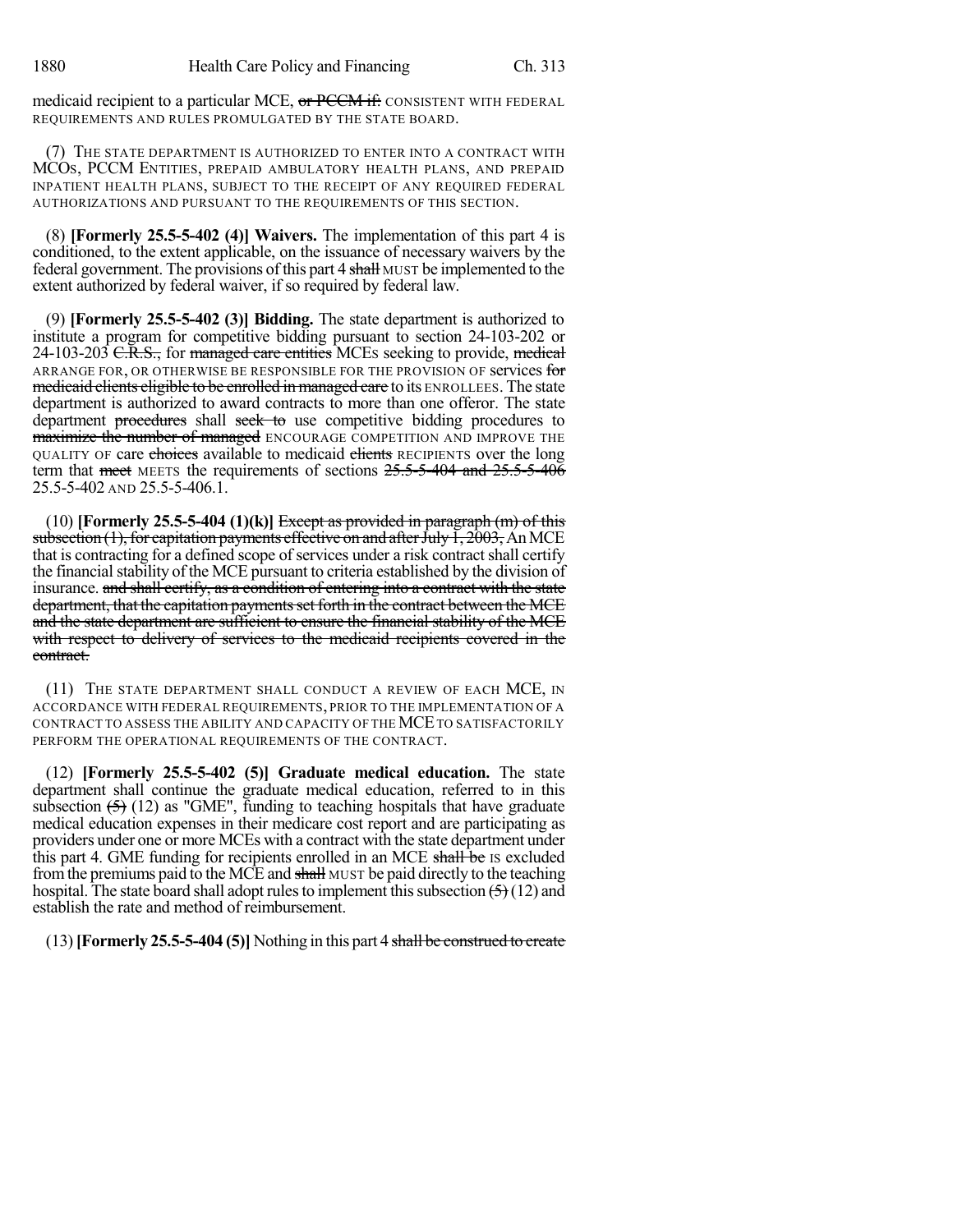CREATES an exemption from the applicable provisions of title 10. C.R.S.

(14)**[Formerly 25.5-5-404 (6)]** Nothing in this part 4 shall be construed to create CREATES an entitlement to an MCE to contract with the state department.

**SECTION 2.** In Colorado Revised Statutes, 25.5-5-403, **amend** (2.5), (3)(a), (4), and (8); **repeal** (1); and **add** (5.5) and (7.5) as follows:

**25.5-5-403. Definitions.** As used in this part 4, unless the context otherwise requires:

(1) "Behavioral health organization", referred to in this part 4 as a "BHO", means an entity contracting with the state department to provide only behavioral health services.

(2.5) "Global payment" means a population-based payment mechanism that is constructed on a per-member, per-month calculation. Global payments shall MUST account for prospective local community or health systemcost trends and value, as measured by quality and satisfaction metrics, and shall incorporate community cost experience and reported encounter data to the greatest extent possible to address regional variation and improve longitudinal performance. Risk adjustments, risk-sharing, and aligned payment incentives may be utilized to achieve performance improvement. The rate calculations for global payment are exempt from the provisions of section 25.5-5-408. An entity that uses global payment pursuant to section  $25.5-5-404$  25.5-5-402 shall meet the applicable financial solvency requirements of section  $25.5-5-404$  (1)(k) and (1)(l) SECTIONS 25.5-5-402 (10) AND  $25.5-5-408$  (1)(f) and the essential community provider requirements of section 25.5-5-404 (2) and (3) SECTIONS 25.5-5-406.1 (1)(f)(II) AND 25.5-5-408 (1)(d).

(3) (a) "Managed care" means

(I) a predefined set of services to recipients delivered by a managed care entity as defined in subsection (4) of this section; or HEALTH CARE DELIVERY SYSTEM ORGANIZED TO MANAGE COSTS, UTILIZATION, AND QUALITY. MEDICAID MANAGED CARE PROVIDES FOR THE DELIVERY OFMEDICAID HEALTH BENEFITS AND ADDITIONAL SERVICES THROUGH CONTRACTED ARRANGEMENTS BETWEEN STATE MEDICAID AGENCIES AND MCES.

(II) The delivery of services provided by the primary care physician program established in section 25.5-5-407, which is a primary care case manager as defined in subsection  $(8)$  of this section.

(III) (Deleted by amendment, L. 2008, p. 390, § 2, effective August 5, 2008.)

 $(4)$  "Managed care entity", referred to in this part 4 as an "MCE", means an entity that enters into a contract to provide services in  $\alpha$  THE STATEWIDE managed care system, including managed care organizations MCOs, prepaid inpatient health plans, and prepaid ambulatory health plans, but excluding primary care case managers, as defined in subsection (8) of this section AND PCCM ENTITIES.

(5.5) "MEDICAL HOME" MEANS AN APPROPRIATELY QUALIFIED MEDICAL HEALTH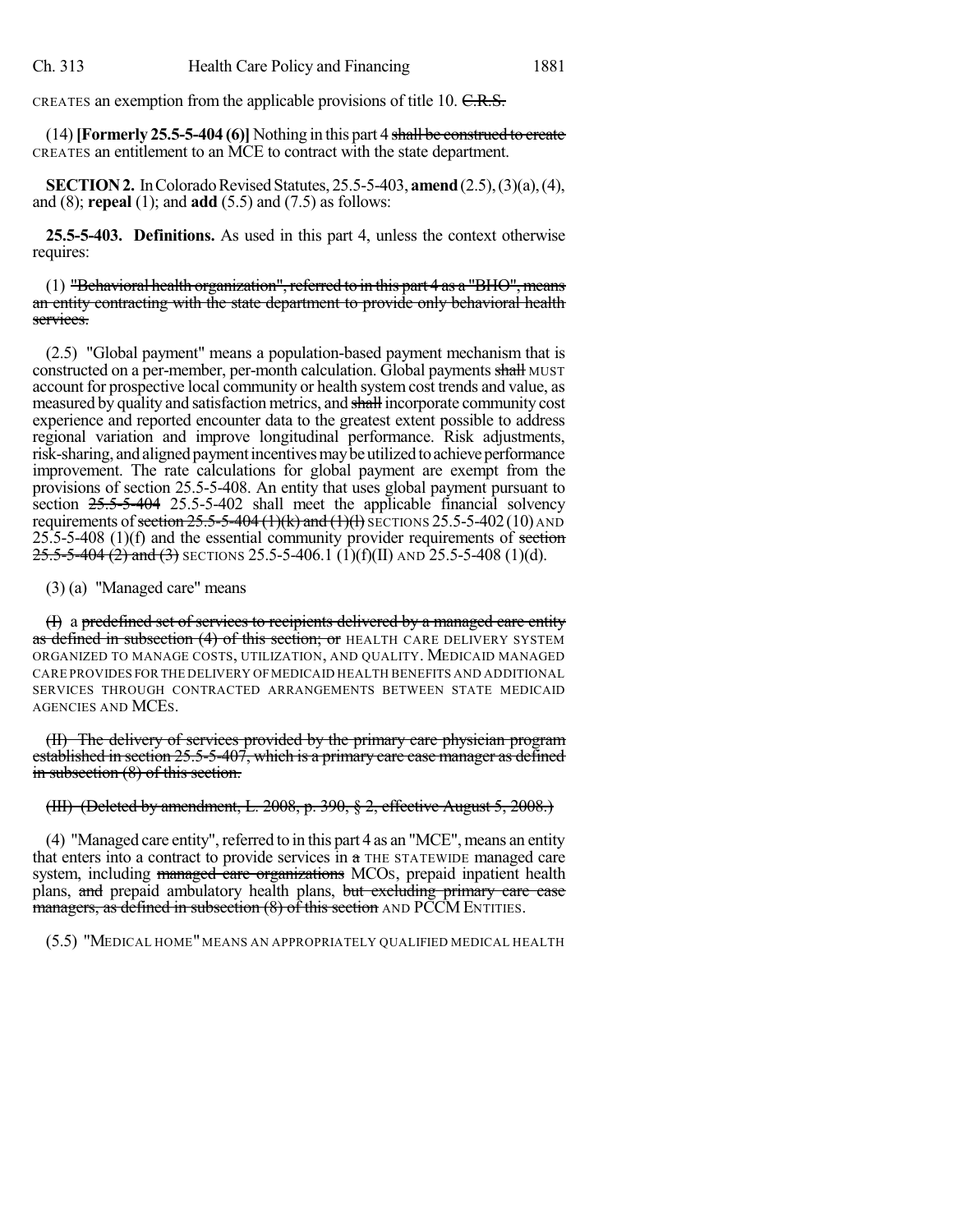CARE PRACTICE THAT VERIFIABLY ENSURES CONTINUOUS ACCESS TO COMPREHENSIVE, ACCESSIBLE, AND COORDINATED COMMUNITY-BASED PRIMARY CARE.ALL MEDICAL HOMES MAY HAVE, BUT ARE NOT LIMITED TO, THE FOLLOWING:

(a) HEALTH MAINTENANCE AND PREVENTIVE CARE;

(b) ANTICIPATORY GUIDANCE AND HEALTH EDUCATION;

(c) ACUTE AND CHRONIC ILLNESS CARE;

(d) COORDINATION OF MEDICATIONS, SPECIALISTS, AND THERAPIES;

(e) PROVIDER PARTICIPATION IN HOSPITAL CARE; AND

(f) MENTAL HEALTH CARE, ORAL HEALTH CARE, AND OTHER RELATED SERVICES, AS APPROPRIATE.

(7.5) "PRIMARY CARE CASE MANAGEMENT ENTITY", REFERRED TO IN THIS PART 4 AS A "PCCM ENTITY", MEANS AN ENTITY CONTRACTING WITH THE STATE DEPARTMENT THAT MEETS THE DEFINITION OF PRIMARY CARE CASE MANAGEMENT ENTITY AS DEFINED IN 42 CFR 438.2.

(8) "Primary care case manager", referred to in this part 4 as a "PCCM", means an entity contracting with the state department A PHYSICIAN, A PHYSICIAN GROUP PRACTICE, OR OTHER PRACTITIONER AS IDENTIFIED BY THE STATE that meets the definition of primary care case manager as defined in 42 CFR 438.2.

**SECTION 3.** In Colorado Revised Statutes, **add with amended and relocated provisions** 25.5-5-406.1 as follows:

**25.5-5-406.1. Required features of statewide managed care system.** (1) **[Formerly 25.5-5-406 (1) introductory portion] General features.** All medicaid managed care programs shall MUST contain the following general features, in addition to others that the FEDERAL GOVERNMENT, state department, and the state board consider necessary for the effective and cost-efficient operation of those programs:

(a) **[Formerly 25.5-5-404 (1)(q)]** The MCE shall accept all enrollees THAT THE STATE DEPARTMENT ASSIGNS TO THE MCE IN THE ORDER IN WHICH THEY ARE ASSIGNED, WITHOUT RESTRICTION, regardless of health status OR NEED FOR HEALTH CARE SERVICES;

(b) THE MCE SHALL NOT DISCRIMINATE AGAINST ENROLLED MEMBERS ON THE BASIS OFRACE,COLOR,ETHNIC OR NATIONAL ORIGIN,ANCESTRY,AGE,SEX,GENDER, SEXUAL ORIENTATION, GENDER IDENTITY AND EXPRESSION, DISABILITY, RELIGION, CREED, OR POLITICAL BELIEFS, AND SHALL NOT USE ANY POLICY OR PRACTICE THAT HAS THE EFFECT OF DISCRIMINATING ON THE BASIS OF RACE, COLOR, ETHNIC OR NATIONAL ORIGIN, ANCESTRY, AGE, SEX, GENDER, SEXUAL ORIENTATION, GENDER IDENTITY AND EXPRESSION, DISABILITY, RELIGION, CREED, OR POLITICAL BELIEFS;

(c) THE MCE SHALL ALLOW EACH ENROLLED MEMBER TO CHOOSE HIS OR HER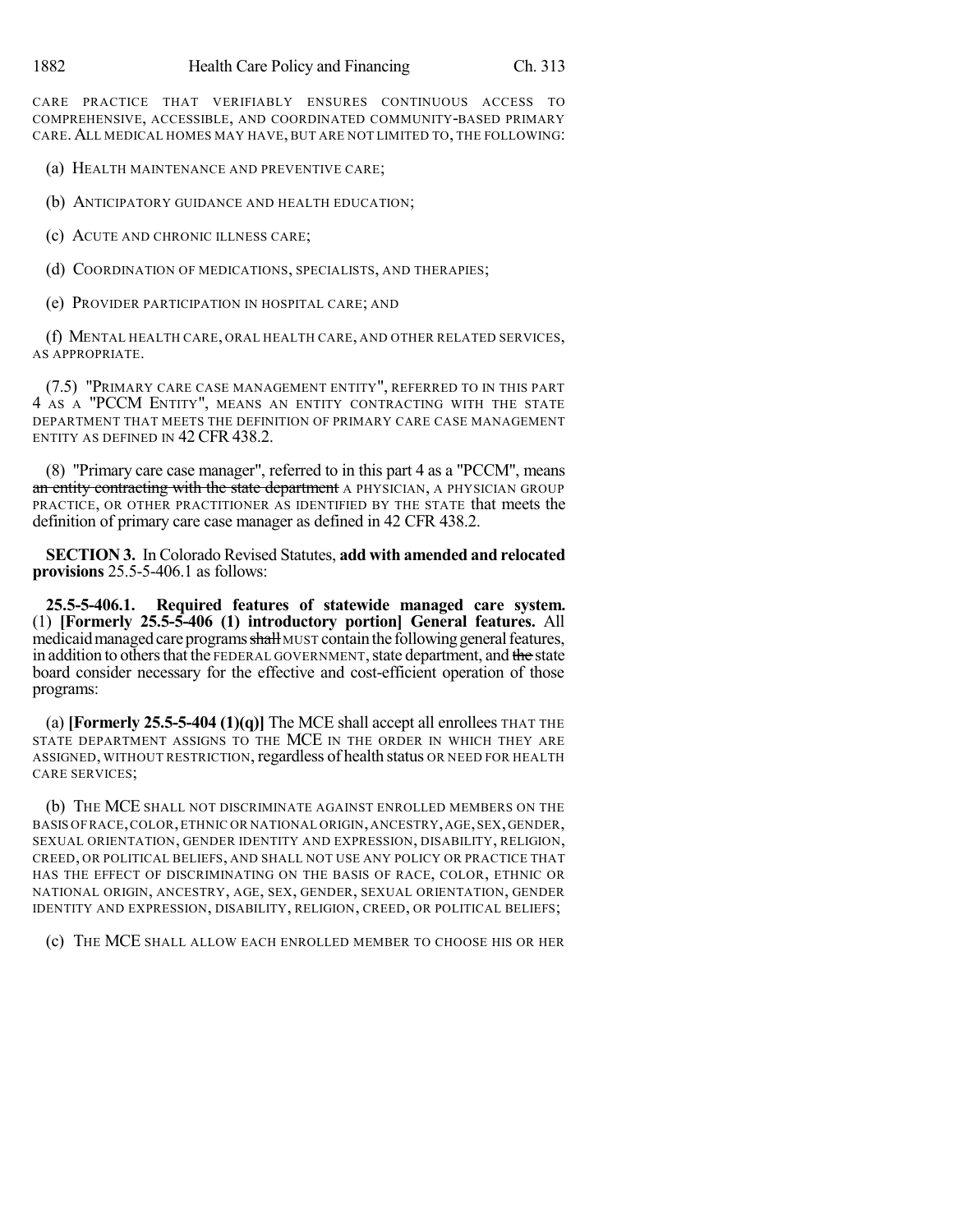NETWORK PROVIDER TO THE EXTENT POSSIBLE AND APPROPRIATE;

(d)**[Formerly 25.5-5-404 (4)(a)]** Notwithstanding anywaivers authorized bythe federal department of health and human services, or any successor agency, each contract between the state department and an MCE selected to participate in the statewide managed care system under this part 4 shall comply with the requirements of 42 U.S.C. sec. 1396a (a)(23)(B);

(e) THE MCE SHALL ENSURE ACCESS TO CARE FOR ALL ENROLLED MEMBERS IN NEED OF MEDICALLY NECESSARY SERVICES COVERED IN THE CONTRACT;

(f) THE MCE SHALL CREATE, ADMINISTER, AND MAINTAIN A NETWORK OF PROVIDERS, BUILDING ON THE CURRENT NETWORK OF MEDICAID PROVIDERS, TO SERVE THE HEALTH CARE NEEDS OF ITS MEMBERS. IN DOING SO, THE MCE SHALL:

(I) SUPPORT PROVIDERS IN SERVING THE MEDICAID POPULATION AND IMPLEMENT VALUE-BASED PAYMENT METHODOLOGIES FOR NETWORK PROVIDERS THAT INCENTIVIZE AND REWARD PROVIDERS FOR THE EFFECTIVE AND EFFICIENT DELIVERY OF HIGH-QUALITY SERVICES TO ENROLLED MEMBERS;

(II) **[Formerly 25.5-5-404 (2)]** (A) The MCE shall Seek proposals from each ECP in a county in which the MCE is enrolling recipients for those services that the MCE provides or intends to provide and that an ECP provides or is capable of providing. To assist MCEs in seeking proposals, the state department shall provide MCEs with a list of ECPs in each county. The MCE shall consider such proposals in good faith and shall, when deemed reasonable by the MCE based on the needs of its enrollees, contract with ECPs. Each ECP shall be willing to negotiate on reasonably equitable terms with each MCE. ECPs making proposals under this subsection  $\left(\frac{1}{2}\right)(1)(f)(II)$  must be able to meet the contractual requirements of the MCE. The requirements of this subsection  $(2)$  shall  $(1)(f)(II)$  po not apply to an MCE in areas in which the MCE operates entirely as a group model health maintenance organization.

(B) **[Formerly 25.5-5-404 (3)]** In selecting MCEs, the state departmentshall not penalize an MCE for paying cost-based reimbursement to federally qualified health centers as defined in the FEDERAL "Social Security Act".

(III) DEMONSTRATE THAT THERE ARE SUFFICIENT INDIAN HEALTH CARE PROVIDERS PARTICIPATING IN THE PROVIDER NETWORK TO ENSURE TIMELY ACCESS TO SERVICES AVAILABLE UNDER THE CONTRACT FROM SUCH PROVIDERS FOR INDIAN ENROLLEES WHO ARE ELIGIBLE TO RECEIVE SERVICES.

(g) THE MCE SHALL ENSURE THAT ITS CONTRACTED NETWORK PROVIDERS ARE CAPABLE OF SERVING ALL MEMBERS, INCLUDING CONTRACTING WITH PROVIDERS WITH SPECIALIZED TRAINING AND EXPERTISE ACROSS ALL AGES, LEVELS OF ABILITY, GENDER IDENTITIES, AND CULTURAL IDENTITIES;

(h) THE MCE SHALL MEET THE NETWORK ADEQUACY STANDARDS, AS ESTABLISHED BY THE STATE DEPARTMENT, DESCRIBING THE MAXIMUM TIME AND DISTANCE AN ENROLLED MEMBER IS EXPECTED TO TRAVEL IN ORDER TO ACCESS THE PROVIDER TYPES COVERED UNDER THE STATE CONTRACT;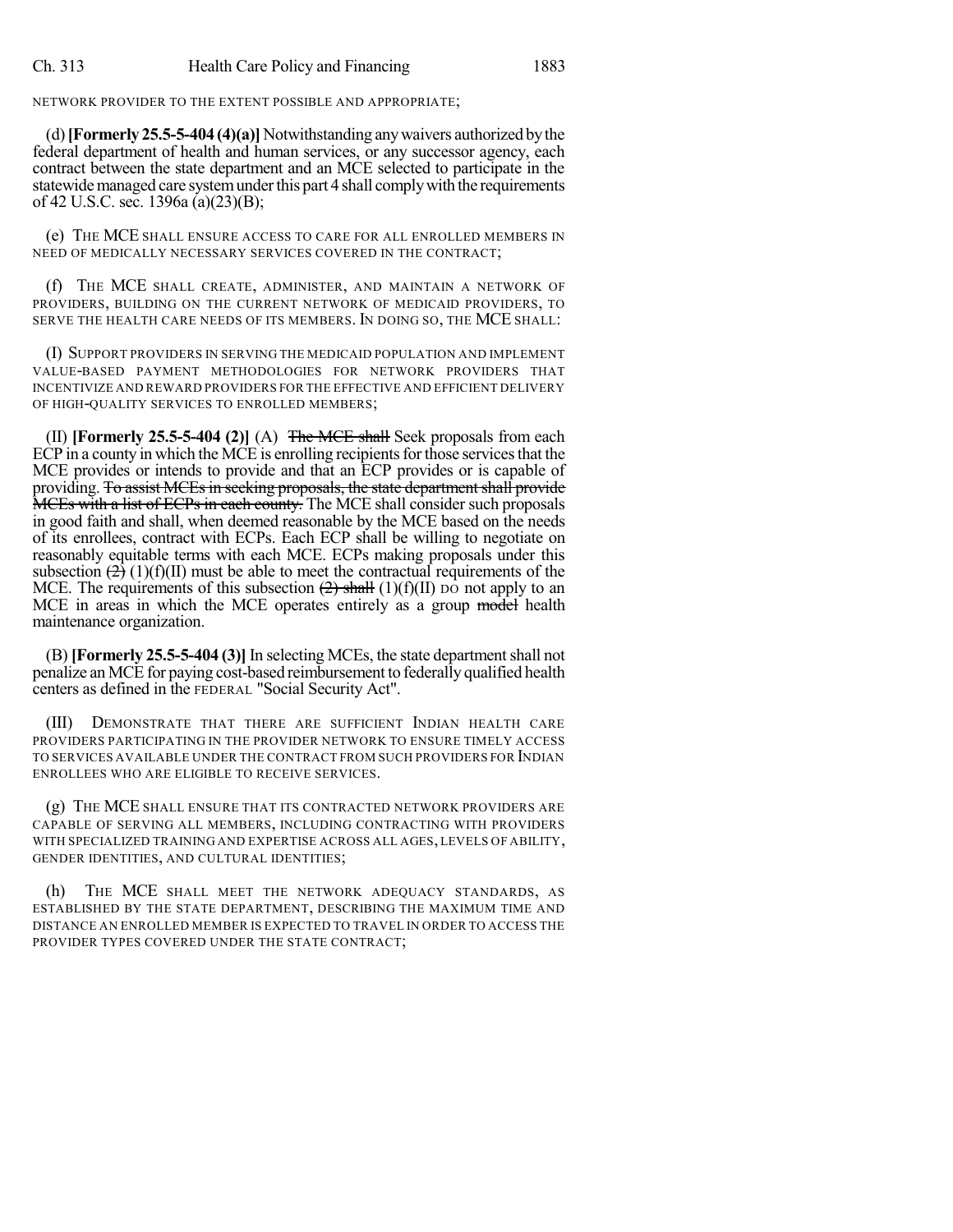(i) THE MCE SHALL MEET, AND REQUIRE ITS NETWORK PROVIDERS TO MEET, STANDARDS AS ESTABLISHED BY THE STATE DEPARTMENT FOR TIMELY ACCESS TO CARE AND SERVICES, TAKING INTO ACCOUNT THE URGENCY OF THE NEED FOR SERVICES;

(j) **[Formerly 25.5-5-404 (1)(a)]** The MCE shall not interfere with appropriate medical care decisions rendered by the provider nor penalize the provider for requesting medical services outside the standard treatment protocols developed by the MCE or its contractors. ITS CONTRACTED NETWORK PROVIDERS;

(k) THE MCE SHALL COMPLY WITH THE STATE DEPARTMENT'S TRANSITION OF CARE POLICY TO ENSURE CONTINUED ACCESS TO SERVICES DURING A TRANSITION FROM FEE-FOR-SERVICE TO AN MCE OR TRANSITION FROM ONE MCE TO ANOTHER WHEN AN ENROLLEE, IN THE ABSENCE OF CONTINUED ACCESS TO SERVICES, WOULD SUFFER SERIOUS DETRIMENT TO HIS OR HER HEALTH OR BE AT RISK OF HOSPITALIZATION OR INSTITUTIONALIZATION;

(l) THE MCE SHALL PROVIDE AND FACILITATE THE DELIVERY OF SERVICES IN A CULTURALLY COMPETENT MANNER TO ALL MEMBERS, INCLUDING THOSE WITH LIMITED ENGLISH PROFICIENCY, DIVERSE CULTURAL AND ETHNIC BACKGROUNDS, AND DISABILITIES,AND REGARDLESS OFGENDER,SEXUAL ORIENTATION,OR GENDER IDENTITY;

(m) THE MCE SHALL PROVIDE COMMUNICATIONS IN A MANNER AND FORMAT THAT MAY BE EASILY UNDERSTOOD AND IS READILY ACCESSIBLE BY MEMBERS;

(n) **Grievances andappeals.**(I)(A) EACHMCESHALL ESTABLISH A GRIEVANCE AND APPEAL SYSTEM THAT COMPLIES WITH RULES ESTABLISHED BY THE STATE BOARD AND FEDERAL GOVERNMENT.

(B) **[Similar to 25.5-5-406 (1)(b)]** AN ENROLLEE IS ENTITLED TO DESIGNATE A REPRESENTATIVE,INCLUDING BUT NOT LIMITED TO AN ATTORNEY,THE OMBUDSMAN FOR MEDICAID MANAGED CARE, A LAY ADVOCATE, OR THE ENROLLEE'S PHYSICIAN, TO FILE AND PURSUE A GRIEVANCE OR APPEAL ON BEHALF OF THE ENROLLEE. THE PROCEDURE MUST ALLOW FOR THE UNENCUMBERED PARTICIPATION OF PHYSICIANS.

**(II) [Formerly 25.5-5-404 (1)(o)] The MCE has SHALL HAVE AN established**  $\alpha$ grievance procedure pursuant to the provisions in section  $25.5-5-406(1)(b)$  SYSTEM that allows for the CLIENT EXPRESSION OF DISSATISFACTION AT ANY TIME ABOUT ANY MATTER RELATED TO THE MCE'S CONTRACTED SERVICES, OTHER THAN AN ADVERSE BENEFIT DETERMINATION.THE GRIEVANCE SYSTEM MUST PROVIDE timely resolution of disputes regarding the quality of care, services to be provided, and other issues raised by the recipient. OF SUCH matters shall be resolved in a manner consistent with the medical needs of the individual recipient. The MCE shall notify all recipients involved in a dispute with the MCE of their right to seek an administrative review of an adverse decision made by the MCE pursuant to section  $25.5 - 1 - 107.$ 

(III) (A) THE MCE SHALL HAVE AN APPEAL SYSTEM FOR REVIEW OF ANY DETERMINATION BY THE MCETO DENY A SERVICE AUTHORIZATION REQUEST OR TO AUTHORIZE A SERVICE IN AN AMOUNT, DURATION, OR SCOPE THAT IS LESS THAN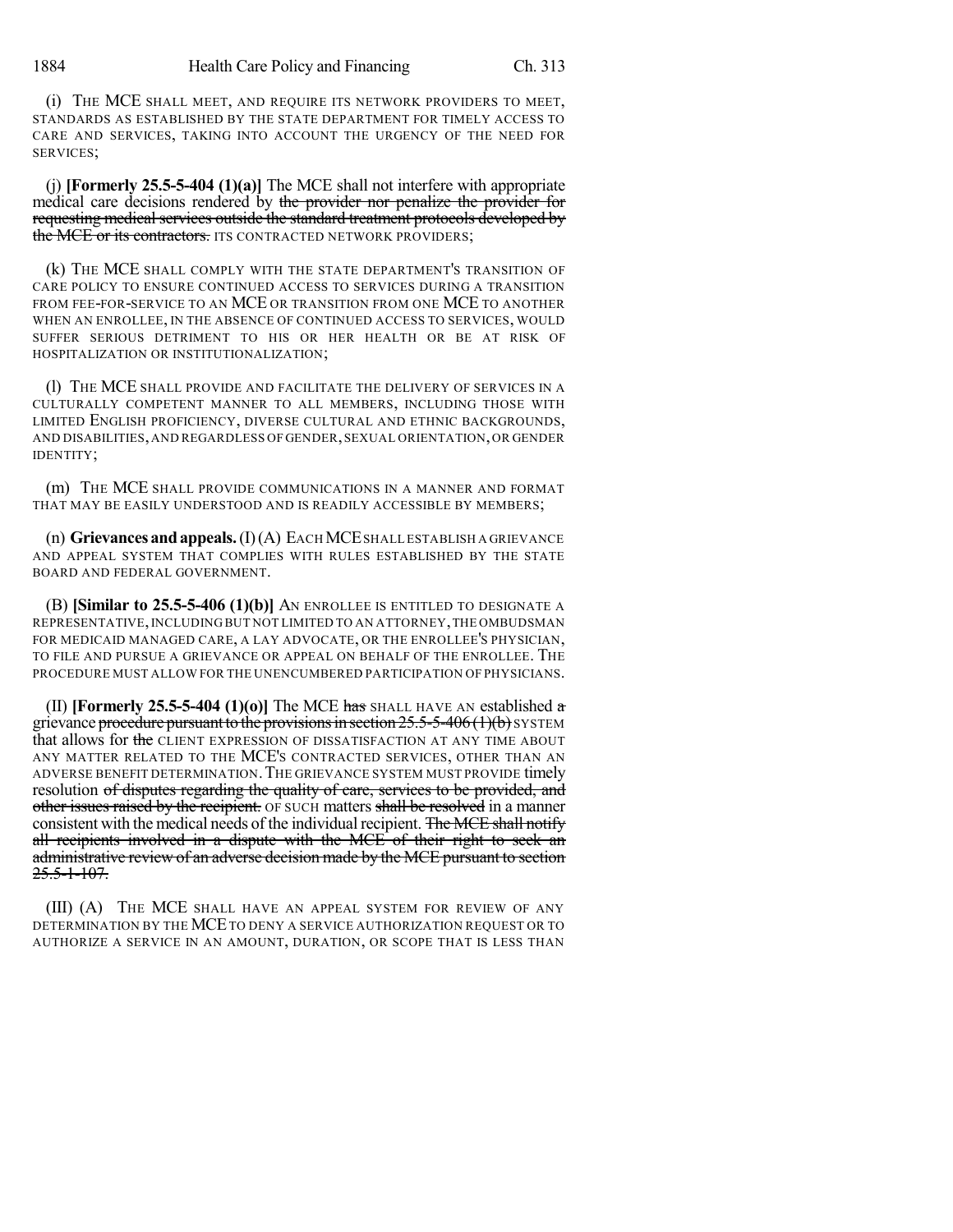## REQUESTED.

(B) **[Similar to 25.5-5-406 (1)(b)]** EACH MCE SHALL UTILIZE AN APPEAL PROCESS FOR EXPEDITED REVIEWS THAT COMPLIES WITH RULES ESTABLISHED BY THE STATE BOARD. THE APPEAL PROCESS FOR EXPEDITED REVIEWS MUST PROVIDE A MEANS BY WHICH AN ENROLLEE MAY COMPLAIN AND SEEK RESOLUTION CONCERNING ANY ACTION OR FAILURE TO ACT IN AN EMERGENCY SITUATION THAT IMMEDIATELY IMPACTS THE ENROLLEE'S ACCESS TO QUALITY HEALTH CARE SERVICES, TREATMENTS, OR PROVIDERS.

(C) **[Formerly 25.5-5-406 (1)(b)]** Each MCE or PCCM shall utilize a complaint and grievance procedure and a process for expedited reviews that comply with rules established by the state board. The complaint and grievance procedure shall provide a means by which enrollees may complain about or grieve any action or failure to act that impacts an enrollee's access to, satisfaction with, or the quality of health care services, treatments, or providers The state department shall establish the position of ombudsman for medicaid managed care WHO SHALL, IF THE ENROLLEE REQUESTS, ACT AS THE ENROLLEE'S REPRESENTATIVE IN RESOLVING APPEALS WITH THE MCE. It isthe intent of the general assembly that the ombudsman for medicaid managed care be independent from the state department and selected through a competitive bidding process. In the event the state department is unable to contract with an independent ombudsman, an employee of the state department may serve as the ombudsman for medicaid managed care. The ombudsman shall, if the enrollee requests, act as the enrollee's representative in resolving complaints and grievances with the MCE or PCCM. The process for expedited reviews shall provide a means by which an enrollee may complain and seek resolution concerning any action or failure to act in an emergency situation that immediately impacts the enrollee's access to quality health care services, treatments, or providers. An enrollee shall be entitled to designate a representative, including but not limited to an attorney, the ombudsman for medicaid managed care, a lay advocate, or the enrollee's physician, to file and pursue a grievance or expedited review on behalf of the enrollee. The procedure shall allow for the unencumbered participation of physicians. An enrollee whose complaint or grievance APPEAL is not resolved to his or her satisfaction by a procedure described in this paragraph (b) or who chooses to forego a procedure described in this paragraph  $(b)$  shall be SUBSECTION  $(1)(n)$ , OR WHOSE APPEAL IS DEEMED EXHAUSTED, IS entitled to request a second-level review STATE FAIR HEARING by an independent hearing officer, further judicial review, or both, as provided for by federal law and any state statute or rule. The state department may also provide by rule for arbitration as an optional alternative to the complaint and grievance procedure set forth is this paragraph (b) to the extent that such rules do not violate any other state or federal statutory or constitutional requirements.

(o) **[Similar to 25.5-5-405]** THE MCE SHALL MAINTAIN AND PARTICIPATE IN AN ONGOINGCOMPREHENSIVE QUALITY ASSESSMENT AND PERFORMANCE IMPROVEMENT PROGRAM THAT MUST INCLUDE BUT NOT BE LIMITED TO THE FOLLOWING:

(I) PERFORMANCE IMPROVEMENT PROJECTS DESIGNED TO ACHIEVE SIGNIFICANT IMPROVEMENT, SUSTAINED OVER TIME, IN CLINICAL CARE AND NONCLINICAL CARE AREAS THAT ARE EXPECTED TO HAVE A FAVORABLE EFFECT ON HEALTH OUTCOMES AND MEMBER SATISFACTION;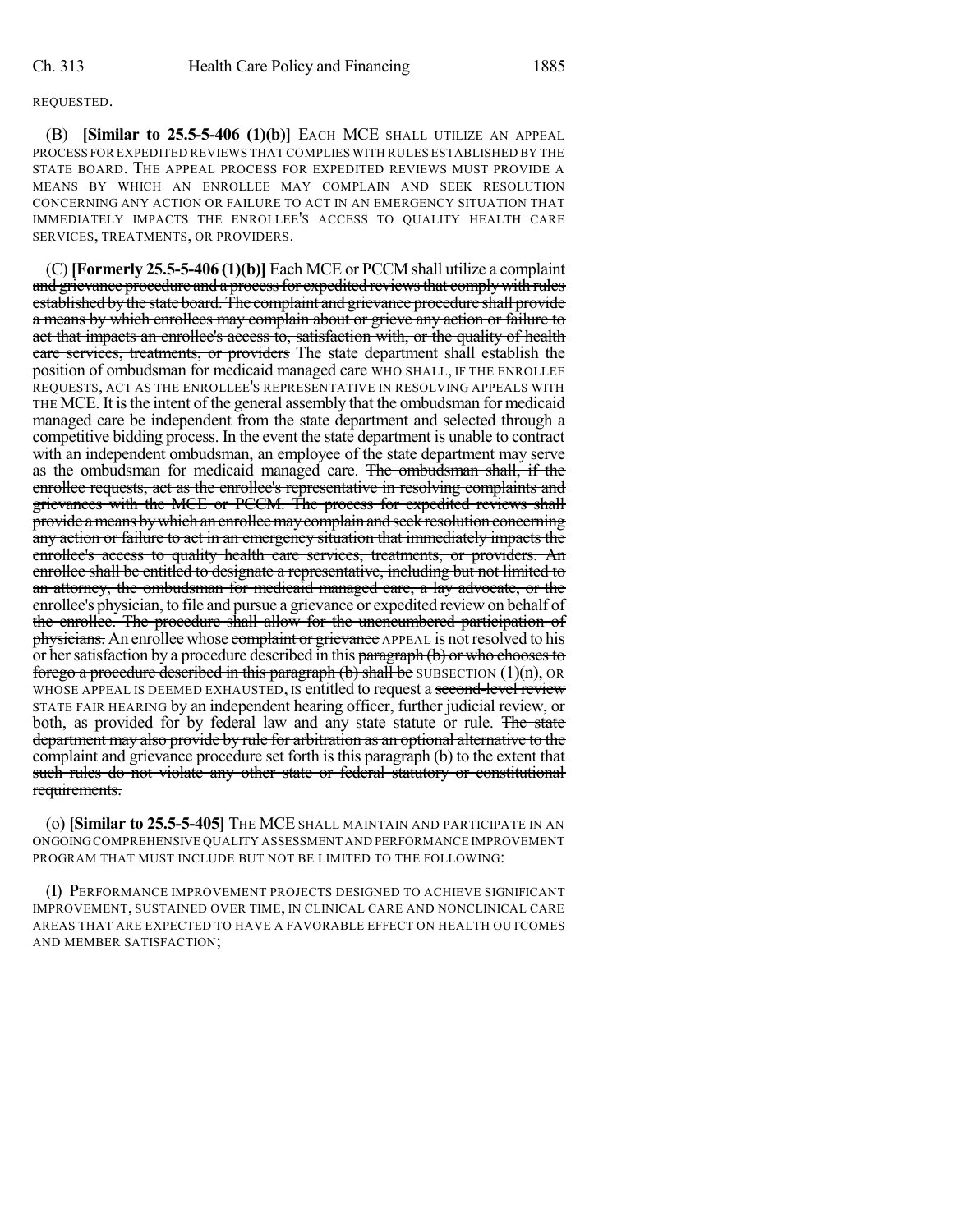(II) THE COLLECTION AND SUBMISSION OF PERFORMANCE MEASUREMENT DATA AS REQUIRED BY THE STATE DEPARTMENT;

(III) THE IMPLEMENTATION AND MAINTENANCE OF MECHANISMS TO DETECT OVERUTILIZATION AND UNDERUTILIZATION OF SERVICES AND TO ASSESS THE QUALITY AND APPROPRIATENESS OF CARE FURNISHED TO ITS MEMBERS, INCLUDING MEMBERS WITH SPECIAL HEALTH CARE NEEDS; AND

(IV) THE MCE SHALL PARTICIPATE ANNUALLY IN AN INDEPENDENT QUALITY REVIEW AND VALIDATION OF PERFORMANCE IMPROVEMENT PROJECTS, PERFORMANCE MEASURES, AND OTHER CONTRACT REQUIREMENTS;

(p) THE MCE SHALL ADMINISTER A PROGRAM INTEGRITY SYSTEM TO ENSURE COMPLIANCE WITH ALL REQUIREMENTS ESTABLISHED BY THE FEDERAL GOVERNMENT, STATE OF COLORADO, STATE DEPARTMENT, AND STATE BOARD THAT INCLUDES, BUT IS NOT LIMITED TO:

(I) PROCEDURES TO DETECT AND PREVENT FRAUD, WASTE, AND ABUSE;

(II) SCREENING AND DISCLOSURE PROCESSES TO PREVENT RELATIONSHIPS WITH INDIVIDUALS OR ENTITIES THAT ARE DEBARRED, SUSPENDED, OR OTHERWISE EXCLUDED FROM PARTICIPATING IN ANY FEDERAL HEALTH CARE PROGRAM, PROCUREMENT ACTIVITIES, OR NONPROCUREMENT ACTIVITIES; AND

(III) TREATMENT OF RECOVERIES OF OVERPAYMENT TO PROVIDERS;

(q)**[Formerly 25.5-5-406 (1)(c)] Billing medicaid recipients.** Notwithstanding any federal regulations or the general prohibition of section 25.5-4-301 against providers billing medicaid recipients, a provider may bill a medicaid recipient who is enrolled with a specific medicaid PCCM or MCE and, in circumstances defined by the rules of the state board, receives care from a medical provider outside that organization's network or without referral by the recipient's PCCM;

 $(r)$  [Formerly 25.5-5-406  $(1)(d)$ ] Marketing. In marketing coverage to medicaid recipients, all MCEs shall comply with all applicable provisions of title 10 C.R.S., regarding health plan marketing. The state board is authorized to promulgate rules concerning the permissible marketing of medicaid managed care. The purposes of such rules shall MUST include but not be limited to the avoidance of biased selection among the choices available to medicaid recipients.

(s) **[Formerly 25.5-5-406 (1)(e)] Prescription drugs.** All MCEs that have prescription drugs as a covered benefit shall provide prescription drug coverage in accordance with the provisions of section  $25.5-5-202$  (1)(a) as part of a comprehensive health benefit and with respect to any formulary or other access restrictions:

(I) TheMCEshallsupplyparticipating providerswhomayprescribe prescription drugs for MCE enrollees with a current copy of such formulary or other access restrictions, including information about coverage, payment, or anyrequirementfor prior authorization; and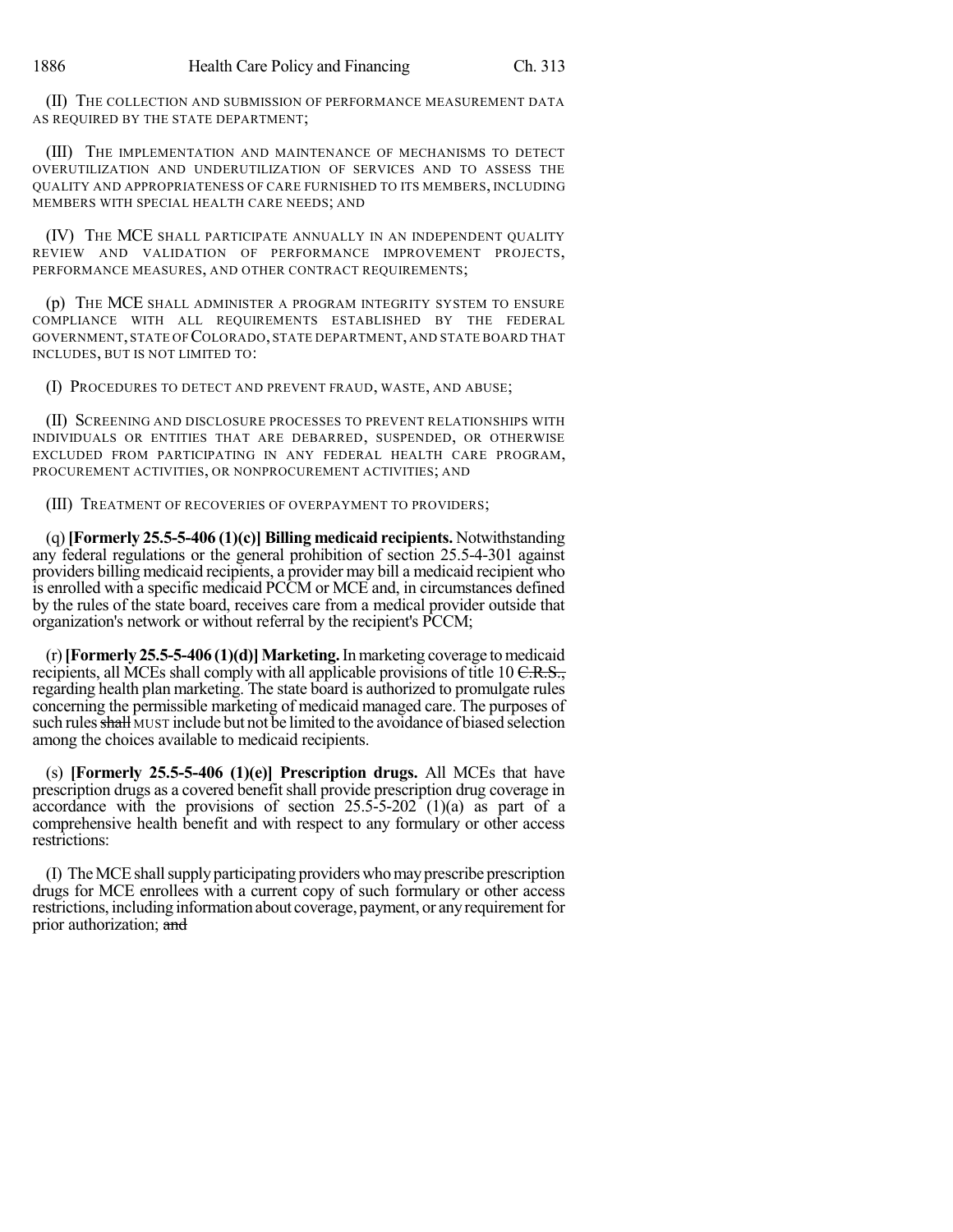(II) The MCE shall provide to all medicaid recipients at periodic intervals, and priortoandduringenrollment upon request, clear andconcise informationaboutthe prescription drug program in language understandable to the medicaid recipients, including information about such formulary or other access restrictions and procedures for gaining access to prescription drugs, including off-formulary products; AND

(III) THE MCE SHALL FOLLOW STATE DEPARTMENT POLICIES FOR PRESCRIBING ANY PRESCRIPTION DRUGS THAT ARE NOT COVERED UNDER THE MCE CONTRACT.

**SECTION 4.** In Colorado Revised Statutes, 25.5-5-408, **amend** (6), (7), and (9); and **amend** (1) and **add** (13) **with amended and relocated provisions** asfollows:

**25.5-5-408. Capitation payments - availability of base data - adjustments rate calculation - capitation payment proposal - preference - assignment of medicaid recipients - definition.** (1) (a)  $(\overline{f})$  The state department shall make capitation payments to MCEs based upon a defined scope of services under a risk contract.

(II) Repealed.

(b) A certification by a qualified actuary retained by the state department shall be IS conclusive evidence that the state department has correctly calculated the direct health care cost of providing these same services on an actuarially equivalent Colorado medicaid population group. consisting of unassigned recipients and recipients in the primary care physician program provided in section 25.5-5-407.

(c) Except as otherwise provided in paragraph  $(d)$  of this subsection  $(1)$ SUBSECTION  $(1)(d)$  OF THIS SECTION and where the state department has instituted a program of competitive bidding provided in section 25.5-5-402  $(3)$  (9), the state department may utilize a market rate set through the competitive bid process for a set of defined services. The state department shall only use market rate bids that do not discriminate and are adequate to assure quality and network sufficiency. A certification of a qualified actuary, retained by the state department, to the appropriate lower limit shall be IS conclusive evidence of the state department's compliance with the requirements of this **paragraph** (c) SUBSECTION (1)(c). For the purposes of this subsection  $(1)$ , a "qualified actuary" shall be MEANS a person deemed as such under rules promulgated by the commissioner of insurance.

(d) A federally qualified health center, as defined in the federal "Social Security Act", shall MUST be reimbursed by the state department for the total reasonable costs incurred by the center in providing health care services to all recipients of medical assistance.

(e) **[Similar to 25.5-5-404 (1)(k)]** AN MCE SHALL CERTIFY, AS A CONDITION OF ENTERING INTO A CONTRACT WITH THE STATE DEPARTMENT, THAT THE CAPITATION PAYMENTS SET FORTH IN THE CONTRACT BETWEEN THE MCE AND THE STATE DEPARTMENT ARE SUFFICIENT TO ENSURE THE FINANCIAL STABILITY OF THE MCE WITH RESPECT TO DELIVERY OF SERVICES TO THE MEDICAID RECIPIENTS COVERED IN THE CONTRACT.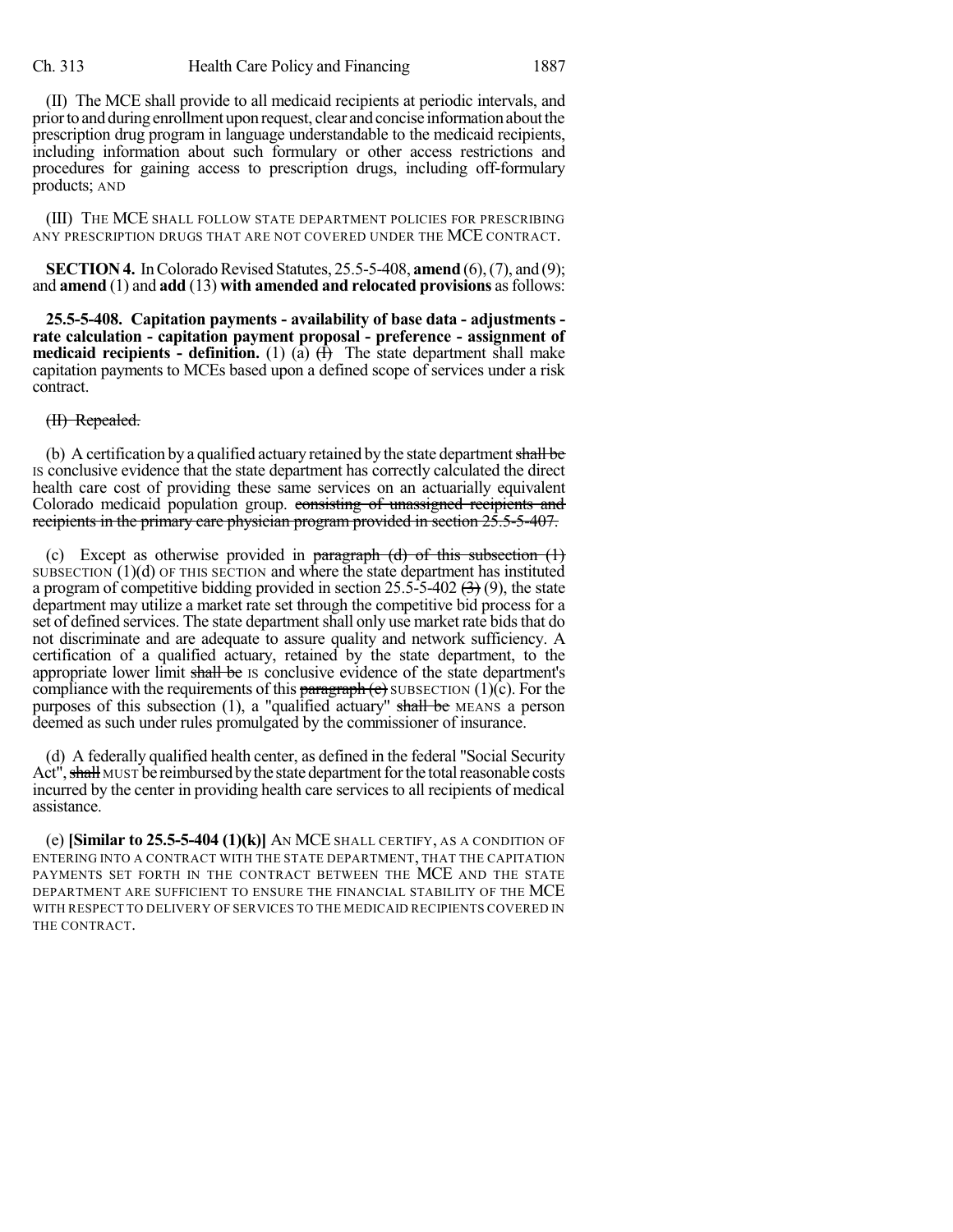(f) (I) **[Formerly 25.5-5-404 (1)(l)]** Except as provided in paragraph (m) of this subsection  $(1)$  SUBSECTION  $(1)(f)(II)$  OF THIS SECTION, for capitation payments effective on and after July 1, 2003, an MCE that is contracting for a defined scope of services under a risk contract shall certify, through a qualified actuary retained by the MCE, that the capitation payments set forth in the contract between the MCE and the state department comply with all applicable federal and state requirements that govern said THE capitation payments. For purposes of this paragraph  $(l)$ SUBSECTION  $(1)(f)(I)$ , a "qualified actuary" means a person deemed as such by rule promulgated by the commissioner of insurance.

(II)**[Formerly 25.5-5-404 (1)(m)]** An MCO providing services under the PACE program as described in section  $25.5-5-412$  shall certify that the capitation payments are in compliance with applicable federal and state requirements that govern said capitation payments and that the capitation payments are sufficient to ensure the financial viability of the MCO with respect to the delivery of services to the PACE program participants covered in the contract.

(6) Within thirty TWO HUNDRED TEN days from the beginning of each fiscal year, the state department, in cooperation with the MCEs, shall set a timeline for the rate-setting process for the following fiscal year's rates and for the provision of base data to the MCEs that is used in the calculation of the rates, which shall MUST include but not be limited to the information included in subsection (7) of this section.

(7) The state department shall identify and make available to the MCEs the base data used in the calculation of the direct health care cost of providing these same services on an actuarially equivalent Colorado medicaid population group. consisting of unassigned recipients and recipients in the primary care physician program provided in section  $2\overline{5.5}$ -5-407. The state department shall consult with the MCEs regarding any and all adjustments in the base data made to arrive at the capitation payments.

(9) The rate-setting process referenced in subsection  $(6)$  of this section shall MUST include a time period afterthe MCEs have received the direct health care cost of providing these same services on an actuarially equivalent Colorado medicaid population group consisting of unassigned recipients and recipients in the primary care physician program provided in section 25.5-5-407, for each MCE to submit to the state department the MCE's capitation payment proposal, which shall MUST not exceed one hundred percent of the direct health care cost of providing these same services on an actuarially equivalent Colorado medicaid population group. consisting of unassigned recipients and recipients in the primary care physician program provided in section  $25.5-5-407$ . The state department shall provide to the MCEs the MCE's specific adjustments to be included in the calculation of the MCE's proposal. Each MCE's capitation payment proposal shall MUST meet the requirements of section  $25.5-5-404$  (1)(k) and (1)(f) SUBSECTIONS (1)(e) AND (1)(f) OF THIS SECTION AND SECTION 25.5-5-402 (10).

(13) **[Formerly 25.5-5-407.5 (2)(a)]** A PIHP agreement may include a provision for a quality incentive payment that is distributed to the contractor within a reasonable period of time, as specified in the contract, following the end of each fiscal year if the contractor substantially exceeds predetermined quality indicators.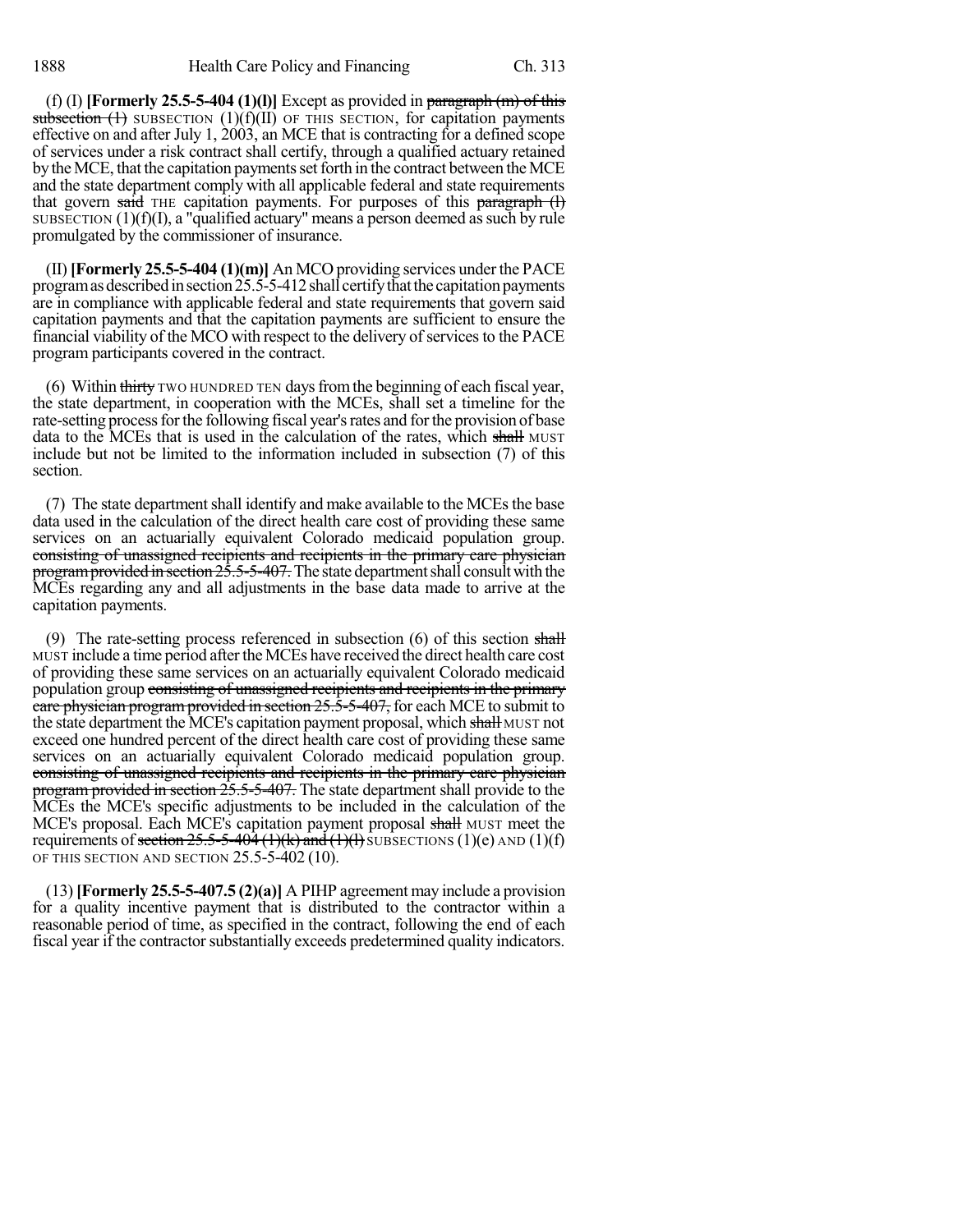The quality indicators shall MUST be based upon broadly accepted measures of performance adopted by rule of the state board and agreed upon at the outset of the contract period, and shall MUST include, but need not be limited to, the health plan employers data and information set measures. The quality incentive payment may be made proportional if the state board establishes multiple quality measurements. The quality incentive payments shall MUST not exceed the total cost savings created under the PIHP agreement, as determined by comparison of the PIHP members with an actuarially equivalent fee-for-service population, and the quality incentive payment shall MUST not exceed five percent of the total medicaid payments received by the contractor during the performance period of the PIHP agreement.

**SECTION 5.** In Colorado Revised Statutes, 25.5-5-414, **amend** (3), (5), and (6); and **repeal** (4) as follows:

**25.5-5-414. Telemedicine - legislative intent.** (3) On or after January 1, 2002, face-to-face contact between a health care provider and a patient shall is not be required under the STATEWIDE managed care system created in this part 4 for services appropriately provided through telemedicine, subject to reimbursement policies developed by the state department to compensate providers who provide health care services covered by the program created in section 25.5-4-104. Telemedicine services may only be used in areas of the state where the technology necessary for the provision of telemedicine exists. The audio and visual telemedicine system used shall MUST, at a minimum, have the capability to meet the procedural definition of the most recent edition of the current procedural terminology that represents the service provided through telemedicine. The telecommunications equipment shall MUST be of a level of quality to adequately complete all necessary components to document the level of service for the current procedural terminology fourth edition codes that are billed. If a peripheral diagnostic scope is required to assess the patient, it shall MUST provide adequate resolution or audio quality for decision-making.

(4) The state department shall report to the health and human services committees ofthe house ofrepresentatives and the senate, or any successor committees, no later than January 1, 2006, on the application of telemedicine to provide home health care; emergency care; critical and intensive care, including, but not limited to, neonatal care; psychiatric evaluation; psychotherapy; and medical management as potential managed care system benefits. Such report shall take into account the availability of technology as of the time of the report to use telemedicine for home health care, emergency care, and critical and intensive care and the availability of broadband access within the state.

(5) The STATEWIDE managed care system shall is not be required to pay for consultation provided by a provider by telephone or facsimile machines.

(6) The state departmentmayaccept and expend gifts, grants, and donationsfrom any source to conduct the valuation of the cost-effectiveness and quality of health care provided through telemedicine by those providers who are reimbursed for telemedicine services by the STATEWIDE managed care system.

**SECTION 6.** In Colorado Revised Statutes, 25.5-5-415, **amend** (1)(a)(VI), (1)(b), (2)(b), (2)(c)(II), (2)(c)(III), (2)(d)(I), and (2)(d)(III); and **repeal** (2)(d)(II)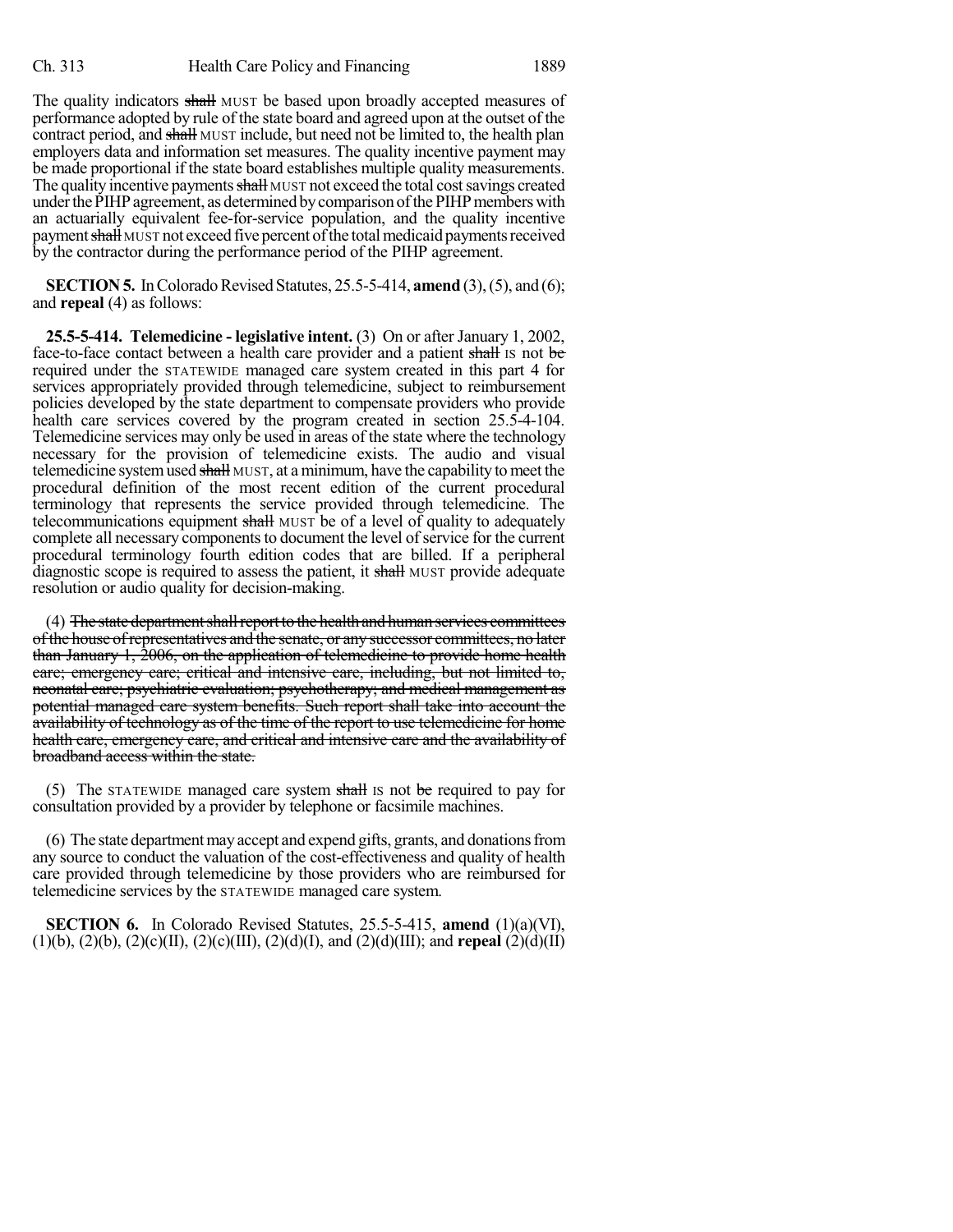as follows:

**25.5-5-415. Medicaid payment reform and innovation pilot program legislativedeclaration- creation-selection of paymentprojects- report- rules.** (1) (a) The general assembly finds that:

(VI) The state department shall evaluate how successful payment projects could be replicated and incorporated within the state department's current medicaid coordinated STATEWIDE MANAGED care system.

(b) Therefore, the general assembly declares that Colorado should build upon ongoing reforms of health care delivery in the medicaid program by implementing a pilot program within the structure of the state department's current medicaid coordinated STATEWIDE MANAGED care system that encourages the use of new and innovative payment methodologies, including global payments.

(2) (b) (I) The state department shall create a process for interested contractors of the state department's current medicaid coordinated STATEWIDE MANAGED care system to submit payment projects for consideration under the pilot program. Payment projects submitted pursuant to the pilot program may include, but need not be limited to, global payments, risk adjustment, risk sharing, and aligned payment incentives, including but not limited to gainsharing, to achieve improved quality and to control costs.

(II) The design of the payment project or projects shall MUST address the client population of the state department's current medicaid coordinated STATEWIDE MANAGED care system and be tailored to the region's health care needs and the resources of the state department's current medicaid coordinated STATEWIDE MANAGED care system.

(III) A contractor of the state department's current medicaid coordinated STATEWIDE MANAGED care system shall work in coordination with the providers and managed care entities MCEs contracted with the contractor of the state department's **current medicaid coordinated** STATEWIDE MANAGED care system in developing the payment project or projects.

 $(c)$ (II) For purposes of selecting payment projects for the pilot program, the state department shall consider, at a minimum:

(A) The likely effect of the payment project on quality measures, health outcomes, and client satisfaction;

(B) The potential of the payment project to reduce the state's medicaid expenditures;

(C)**[Formerly 25.5-5-402 (6)(b)(II)]**The state department's abilityto ensure that inpatient and outpatient hospital reimbursements are maximized up to the upper payment limits, as defined in 42 CFR 447.272 and 42 CFR 447.321 and calculated by the state department periodically;

(D) The client population served by the state department's current medicaid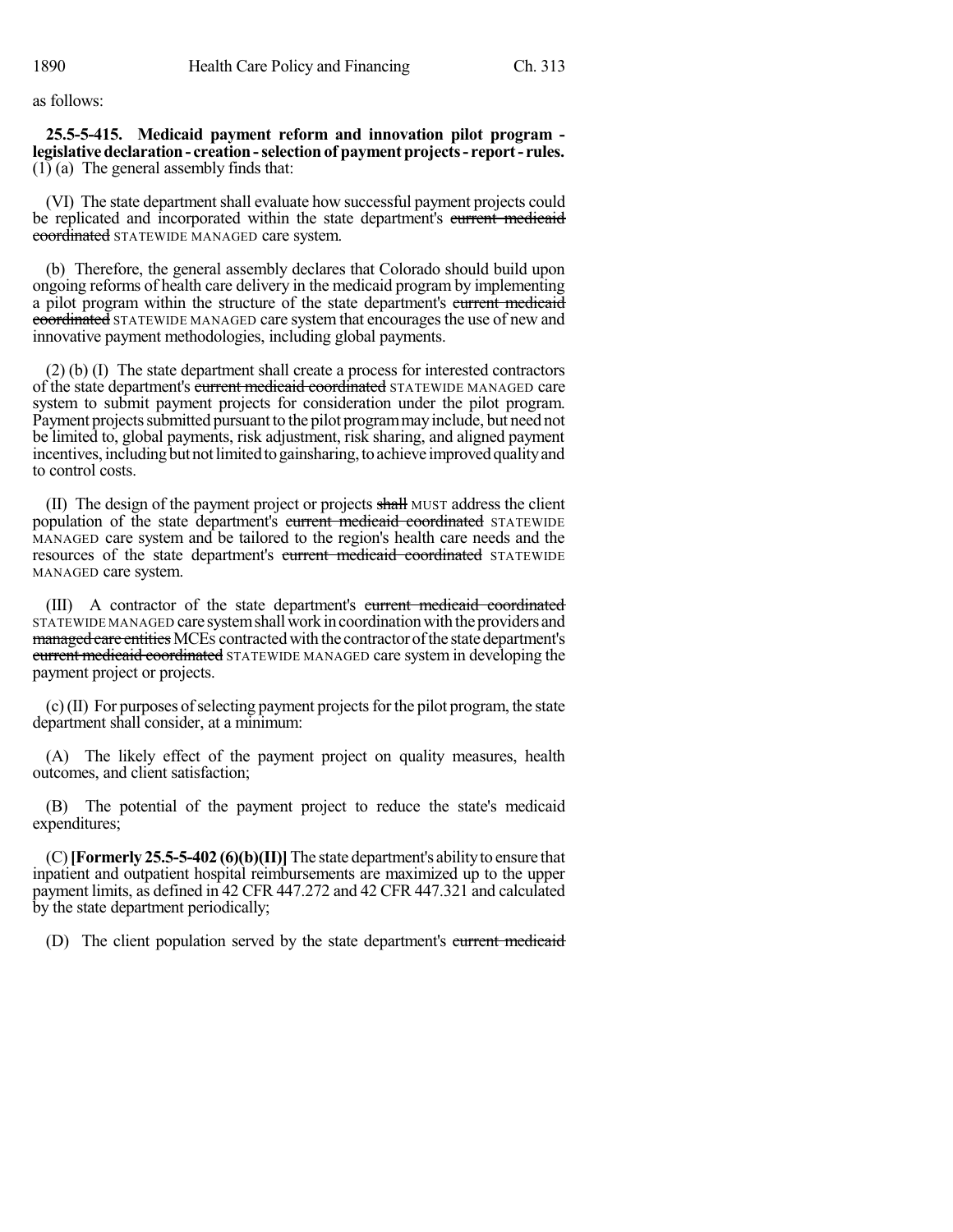coordinated STATEWIDE MANAGED care system and the particular health needs of the region;

(E) The businessstructure orstructureslikelyto foster cooperation, coordination, and alignment and the ability of the contractor of the state department's current medicaid coordinated STATEWIDE MANAGED care system to implement the payment project, including the resources available to the contractor of the state department's current medicaid coordinated STATEWIDE MANAGED care system and the technological infrastructure required; and

(F) The ability of the contractor of the state department's current medicaid coordinated STATEWIDE MANAGED care system to coordinate among providers of physical health care, behavioral health care, oral health care, and the system of long-term care services and supports.

(III) For payment projects not selected by the state department, the state department shall respond to the contractor of the state department's current medicaid coordinated STATEWIDE MANAGED care system, in writing, stating the reason or reasons why the payment project was not selected. The state department shall send a copy of the response to the joint budget committee of the general assembly, the health and human services committee of the senate, or any successor committee, and the health, INSURANCE, and environment committee of the house of representatives, or any successor committee COMMITTEES.

(d)  $(I)$  The payment projects selected for the program shall MUST be for a period of at least one year and shall MUST not extend beyond the length of the contract with the contractor of the state department's current medicaid coordinated STATEWIDE MANAGED care system. The provider contract shall MUST specify the payment methodology utilized in the payment project.

(II) The requirements of section  $25.5-5-408$  do not apply to the rate-calculation process for payments made to MCEs pursuant to this section.

(III) MCEs participating in the pilot program are subject to the requirements of section  $25.5-5-404$  (1)(k) and (1)(l) SECTIONS 25.5-5-402 (10) AND 25.5-5-408 (1)(e) AND  $(1)(f)$ , as applicable.

**SECTION 7.** In Colorado Revised Statutes, **repeal** 25.5-5-404, 25.5-5-405, 25.5-5-406, 25.5-5-407, 25.5-5-407.5, 25.5-5-409, 25.5-5-411, 25.5-5-413, and  $10-3-903$  (2)(k).

**SECTION 8.** In Colorado Revised Statutes, 10-16-122, **amend** (1) as follows:

**10-16-122. Access to prescription drugs.** (1) Except as provided in section  $25.5 - 5 - 404$  (1)(u), C.R.S. 25.5-5-406.1 (1)(s), any pharmacy benefit management firm or intermediary whose contract with a carrier includes an open network shall allow participation by each pharmacy provider in the contract service area. If a pharmacy benefit management firm or intermediary offers an open network, the pharmacy benefit management firm or intermediary may offer such network on a regional or local basis.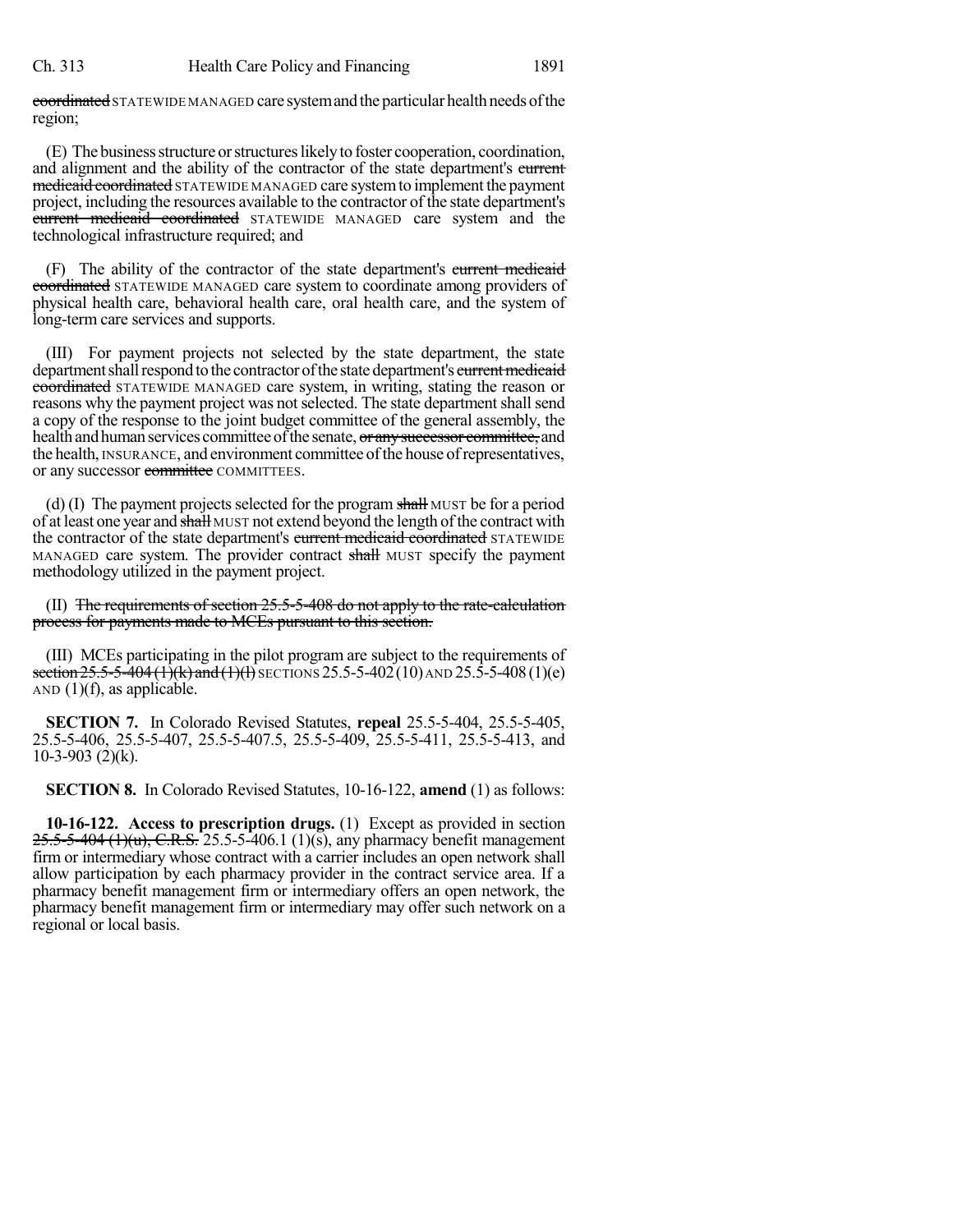**SECTION 9.** In Colorado Revised Statutes, 25.5-4-103, **amend** (12) as follows:

**25.5-4-103. Definitions.** As used in this article 4 and articles 5 and 6 of thistitle 25.5, unless the context otherwise requires:

(12) "Managed care system" means a HEALTH CARE system for providing health care services which integrates both the delivery and the financing of health care services in an attempt to provide access to medical services while containing the cost and use of medical care ORGANIZED TO MANAGE COSTS, UTILIZATION, AND QUALITY.THE STATEWIDE MANAGED CARE SYSTEM PROVIDES FOR THE DELIVERY OF HEALTH BENEFITS AND ADDITIONAL SERVICES THROUGH CONTRACTED ARRANGEMENTS BETWEEN STATE MEDICAID AGENCIES AND MCES.

**SECTION 10.** In Colorado Revised Statutes, 25.5-4-401.2, **amend** (1)(d)(II) as follows:

**25.5-4-401.2. Performance-based payments - reporting.** (1) To improve health outcomes and lower health care costs, the state department may develop payments to providers that are based on quantifiable performance or measures of qualityof care.These performance-based paymentsmayinclude, but are notlimited to, payments to:

(d) Behavioral health providers, including, but not limited to:

(II) Entities contracted with the STATE department to administer the medicaid community mental health services program, STATEWIDE SYSTEM OF COMMUNITY BEHAVIORAL HEALTH CARE established in section  $25.5-5-41+ 25.5-5-402$ .

**SECTION 11.** In Colorado Revised Statutes, 27-67-104, **amend** (1)(a) as follows:

**27-67-104. Provision of mental health treatment services for youth.** (1)(a) A parent or guardian may apply to a mental health agency on behalf of his or her minor child for mental health treatment services for the child pursuant to this section, whether the child is categorically eligible for medicaid under the capitated mental health system described in section  $25.5-5-411$ , C.R.S. 25.5-5-402, or whether the parent believes his or her child is a child at risk of out-of-home placement. In such circumstances, it shall be IS the responsibility of the mental health agency to evaluate the child and to clinically assess the child's need for mental health services and, when warranted, to provide treatment services as necessary and in the best interests of the child and the child's family. Subject to available state appropriations, the mental health agency shall be IS responsible for the provision of the treatment services and care management, including any in-home family mental health treatment, other family preservation services, residential treatment, or any post-residentialfollow-up servicesthatmaybe appropriate forthe child's orfamily's needs. For the purposes of this section, the term "care management" includes, but is not limited to, consideration of the continuity of care and array of services necessary for appropriately treating the child and the decision-making authority regarding a child's placement in and discharge from mental health services. A dependency or neglect action pursuant to article 3 of title 19 C.R.S., shall Is not be required in order to allow a family access to residential mental health treatment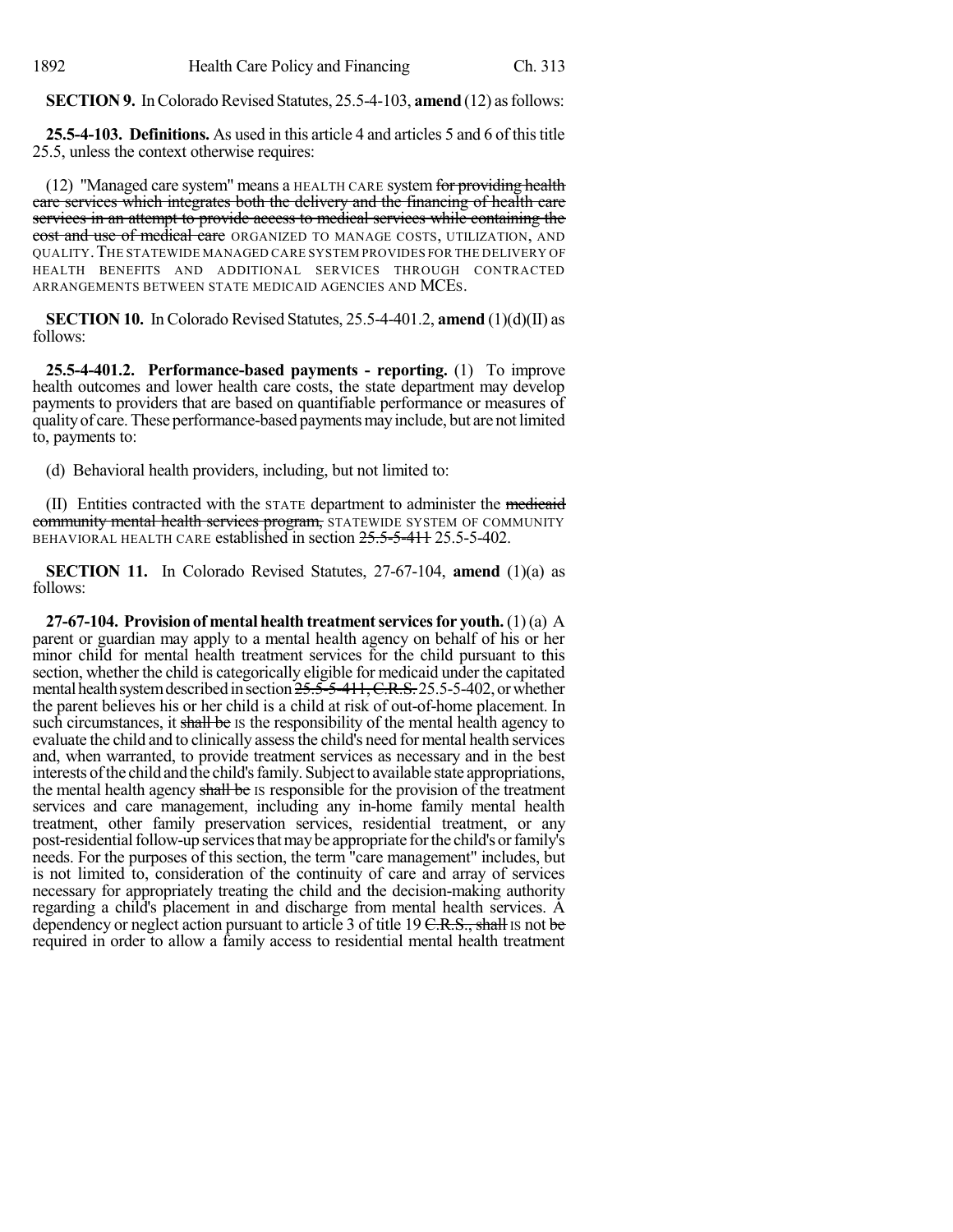services for a child.

**SECTION 12.** In Colorado Revised Statutes, 27-67-105, **amend** (1)(a) introductory portion and (1)(b) as follows:

**27-67-105. Monitoring - report.** (1) On or before September 1, 2009, and by September 1 of each year thereafter, each community mental health center shall report to the state department the following information, and each behavioral health organization, for those children eligible to receive medicaid benefits whose parent or legal guardian requests residential treatment, shall report to the department of health care policy and financing the following information:

(a) The number of children, both those children who are categoricallyeligible for medicaid under the capitated mental health system described in section  $25.5-5-411$ , C.R.S. 25.5-5-402, and those children who are at risk of out-of-home placement, to whom the following services were provided:

(b) The number of children, both those children who are categoricallyeligible for medicaid under the capitated mental health system described in section  $25.5-5-411$ , C.R.S. 25.5-5-402, and those children who are at risk of out-of-home placement, referred to the county department for a dependency or neglect investigation pursuant to section 27-67-104 (2), and the reasons therefor;

**SECTION 13.** In Colorado Revised Statutes, repeal as amended by House Bill **18-1007** 25.5-5-411 (4)(b).

**SECTION 14.** In Colorado Revised Statutes, 25.5-5-202, **add** (4) as follows:

**25.5-5-202. Basic services for the categorically needy - optional services.** (4) THE STATE DEPARTMENT AND THE OFFICE OF BEHAVIORAL HEALTH IN THE DEPARTMENT OF HUMAN SERVICES, IN COLLABORATION WITH COMMUNITY MENTAL HEALTH SERVICES PROVIDERS AND SUBSTANCE USE DISORDER PROVIDERS, SHALL ESTABLISH RULES THAT STANDARDIZE UTILIZATION MANAGEMENT AUTHORITY TIMELINES FOR THE NONPHARMACEUTICAL COMPONENTS OF MEDICATION-ASSISTED TREATMENT FOR SUBSTANCE USE DISORDERS.

**SECTION 15. Act subject to petition - effective date.** (1) Except as provided in subsection (2) of this section, this act takes effect at 12:01 a.m. on the day following the expiration of the ninety-day period after final adjournment of the general assembly (August 8, 2018, if adjournment sine die is on May 9, 2018); except that, if a referendum petition is filed pursuant to section  $1(3)$  of article V of the state constitution against this act or an item, section, or part of this act within such period, then the act, item, section, or part will not take effect unless approved by the people at the general election to be held in November 2018 and, in such case, will take effect on the date of the official declaration of the vote thereon by the governor.

(2) Sections 13 and 14 of this act take effect only if House Bill 18-1007 becomes